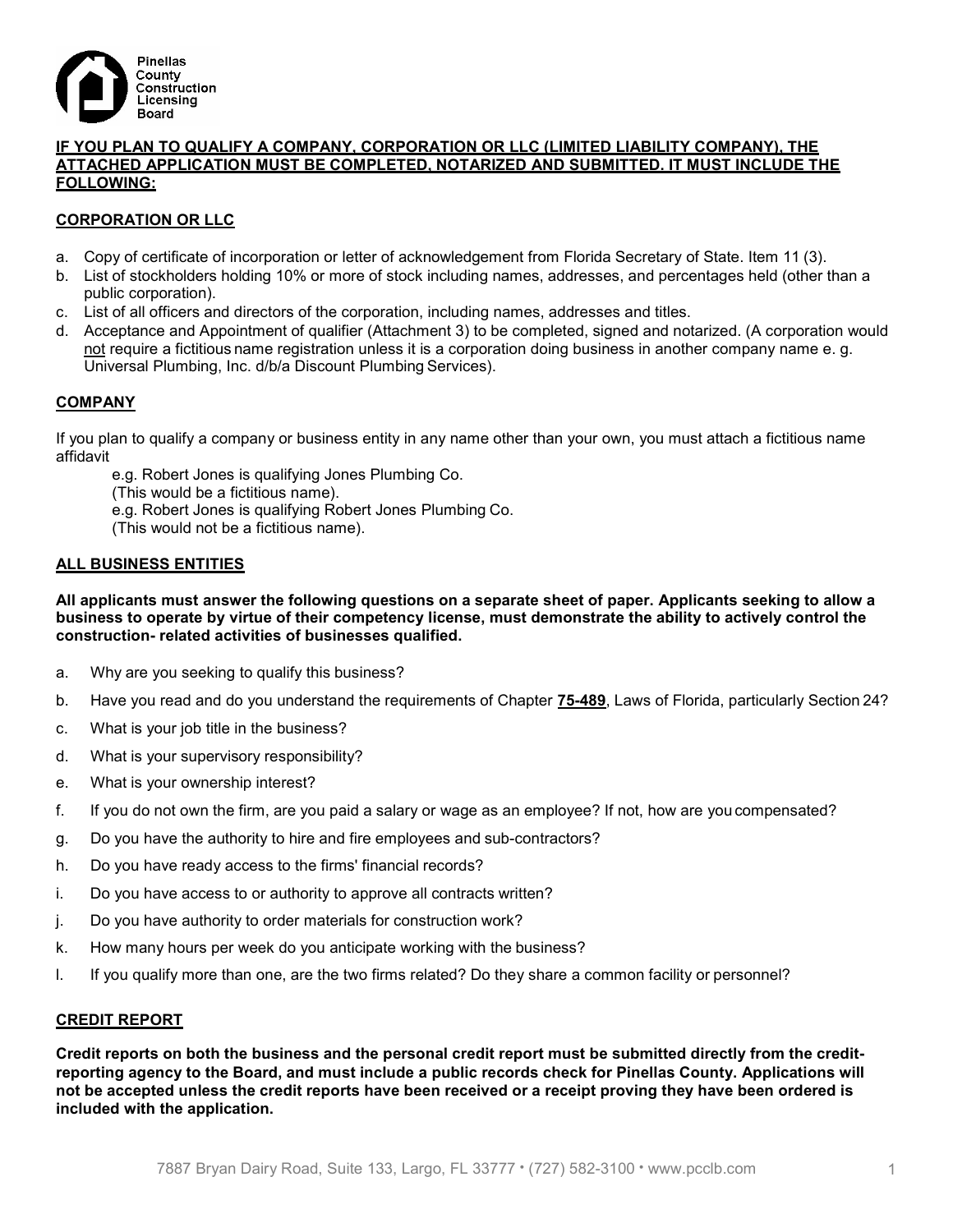Your license No.

# NOTE: Please type or print in ink

#### CHANGE OF STATUS

#### APPLICANTS QUALIFYING A CORPORATION, LLC OR DOING BUSINESS UNDER A FICTITIOUS NAME

|    | Last Name                              | <b>First Name</b>                                  | Middle Name |         |              | Date of Birth |    | Social Security Number           |
|----|----------------------------------------|----------------------------------------------------|-------------|---------|--------------|---------------|----|----------------------------------|
| 3. |                                        |                                                    |             |         |              |               | 4  |                                  |
|    | Individual's Address (Street & Number) |                                                    | City        | County  | <b>State</b> | Zip           |    | Residence Phone (with area code) |
| 5. |                                        |                                                    |             |         |              |               | 6. |                                  |
|    |                                        | Full name of business which is no longer qualified |             | Address |              |               |    | Business Phone (with area code)  |
|    |                                        |                                                    |             |         |              |               | -8 |                                  |
|    | Full name of business to be qualified  |                                                    |             | Address |              |               |    | Business Phone (with area code)  |

9. License number(s) of any CURRENT OR PREVIOUS Contractor's Certification or Registration held by applicant

 $\_$  , and the state of the state of the state of the state of the state of the state of the state of the state of the state of the state of the state of the state of the state of the state of the state of the state of the

# 10. INDICATE NATURE OF REQUEST

Pinellas County oou....<br>Construction Licensing Board

 $\Box$  To qualify an additional company, LLC or corporation (\$100.00)

 $\Box$  Change of company, LLC or corporation (\$100.00)

 $\Box$  Change Company, LLC or corporation to individual (no charge)  $\Box$  Reinstatement (varies by circumstances)

 $\Box$  Qualify one company or corporation (\$100.00)

|  | $\Box$ Active license to Inactive (no charge)  |
|--|------------------------------------------------|
|  | $\Box$ Inactive license to Active (\$100.00)   |
|  | $\Box$ Reinstatement (varies by circumstances) |

# 11. BEFORE YOU MAIL YOUR APPLICATION, PLEASE CHECK THE FOLLOWING

Return current wallet license if you already have one. If you are obtaining your license for the first time this does not apply.

ATTACHMENT A. Required information concerning business organizations. Are signatures in the correct place? If fictitious name is issued, is a copy of your compliance attached to this form? If company is not incorporated or LLC, then proof of compliance with fictitious name law may be required.

ATTACHMENT A. Notice regarding corporations. Is a copy of certificate of incorporation or letter of acknowledgement from Florida's Secretary of State attached? Enclose a list of stock holders holding 10% or more of outstanding stock (other than public corporation)/

#### 12. FICTITIOUS NAME LAW 865.09 STATUTE IN PART

It shall be unlawful for any person or persons to engage in business under a fictitious name unless said fictitious name shall be registered with the Division of Corporations, Florida Department of State. Said registration may not be made until the person or persons desiring to engage in business under a fictitious name shall have advertised his or their intention to register said fictitious name at least once in a newspaper as defined by law in the county where the principle place of business is located.

13. If qualifying a corporation, a list of all major stock holders, officers and directors are required on a separate sheet of paper (all stock holders holding 10% or more of outstanding stock)

This Original Application must be returned.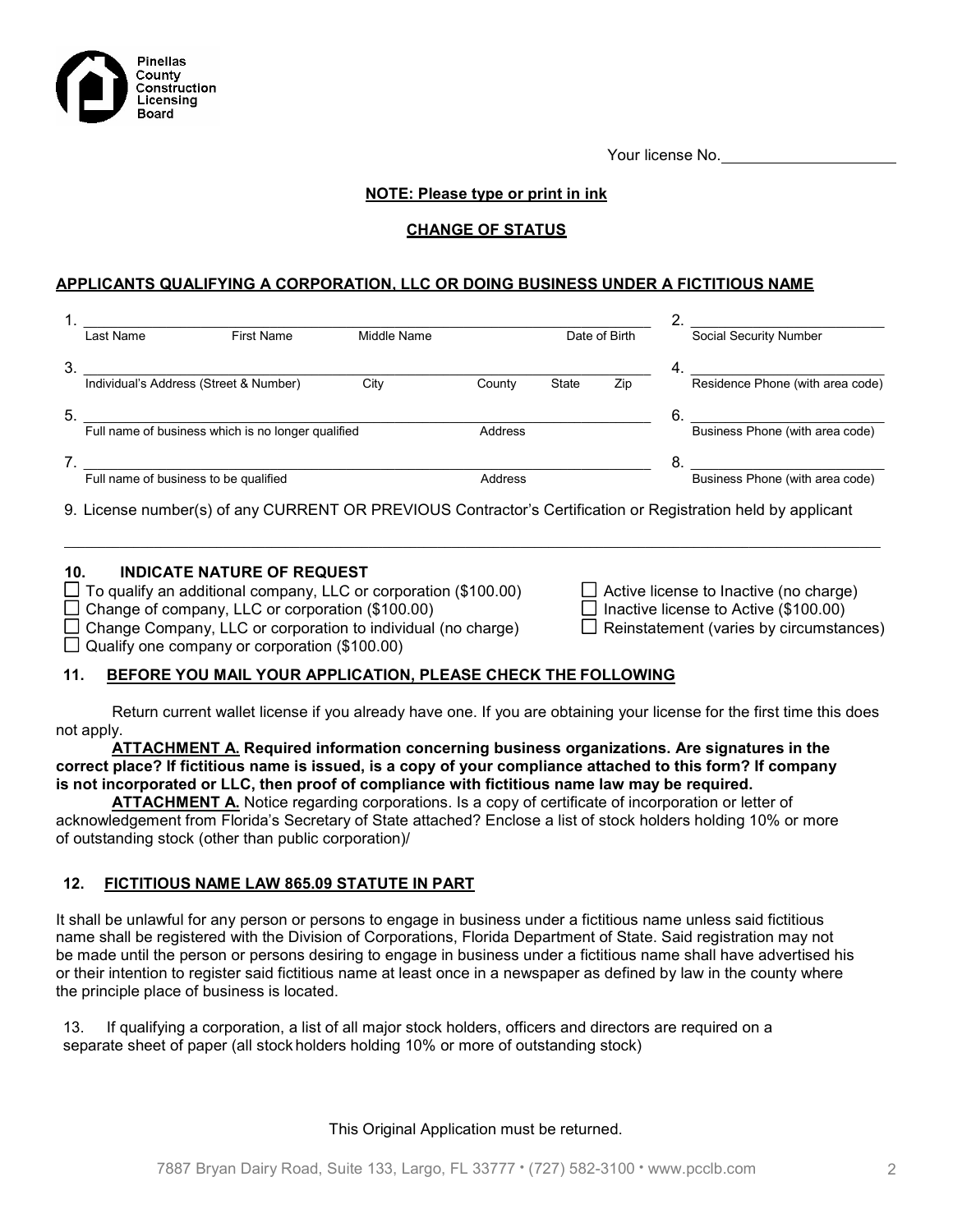# 14. FINANCIAL RESPONSIBILITY

- a. Has any bonding or surety company ever completed or made a financial settlement upon any construction contract of work undertaken by you or any organization in which you were the qualifier or principal?  $\Box$  Yes  $\Box$  No If yes, attach a detailed statement including the name and address of the bonding or surety company, the names and locations of jobs which were completed by the bonding or surety company or on which settlements were made, the amounts of the settlements and to whom paid.
- b. Are there now any liens, suits, or judgments of record or pending as a result of your construction operations or those of this firm?  $\Box$  Yes  $\Box$  No
- c. Are there now any liens of record by the U.S. Internal Revenue Service or the State of Florida Corporate Tax Division against you or this firm?  $\Box$  Yes  $\Box$  No

If yes, attach a detailed statement including lien claimants and the amounts claimed.

d. Have you ever been convicted of any offense in this state, or elsewhere, other than traffic violations?  $\Box$  Yes  $\Box$  No

If yes, attach a detailed statement including the crime for which there was a conviction, the approximate date, the location, the sentence served, if any, and parole, if any.

- e. Has a credit report been provided or ordered for both you and the business organization?  $\Box$  Yes  $\Box$  No
- f. Has any bonding or surety company ever completed or made a financial settlement upon any construction contract of work undertaken by you or any organization in which you were the qualifier or principal?  $\Box$  Yes  $\Box$  N of work undertaken by you or any organization in which you were the qualifier or principal?

### AFFIDAVIT

The undersigned hereby makes application for certification under the provisions of Chapter 75-489, Laws of Florida, and vouches for the truth and accuracy of all statements and answers herein contained.

The undersigned hereby certifies that he is legally qualified to act on behalf of the business organizations sought to be certified in all matters connected with its contracting business and that he has full authority to supervise construction undertaken by himself or such business or organization and that he will continue during this certification to be able to so bind said business organization. If, at any time during this certification, he ceases to be able to so bind or act for this business organization he will immediately notify the Board in writing. The qualifier/license holder understands that in all contracting matters, he will be held strictly accountable for any and all activities involving his license.

Any willful falsification of any information contained on this application or attached forms are grounds for disqualification.

| <b>STATE OF FLORIDA</b><br><b>COUNTY OF</b>                                                                       | • If a Proprietorship, the Applicant shall sign                                                                           |
|-------------------------------------------------------------------------------------------------------------------|---------------------------------------------------------------------------------------------------------------------------|
| The foregoing instrument was acknowledged before me                                                               | • If a Corporation, the Applicant, the President, the Vice-<br>President, and Secretary shall sign                        |
| This _______ day of _________________________<br>,20                                                              | by • If a Partnership, the Applicant and each partner shall<br>sign                                                       |
|                                                                                                                   | • If a joint venture or other entity, signatures of those<br>individuals who customarily bind that entity are<br>required |
| (Name of person taking acknowledgement)                                                                           |                                                                                                                           |
| (Signature of Notary)                                                                                             | Applicant's Signature and address                                                                                         |
|                                                                                                                   |                                                                                                                           |
| Print, Type or Stamp Commissioned Name of Notary Public Signature of Partner or Corporate Officer, title, address |                                                                                                                           |
| Personally known _______ or Produced Identification _                                                             |                                                                                                                           |
|                                                                                                                   | Signature of Partner or Corporate Officer, title, address                                                                 |
| Type of Identification Produced                                                                                   |                                                                                                                           |
|                                                                                                                   | Signature of Partner or Corporate Officer, title, address                                                                 |

# THIS FORM MUST BE NOTARIZED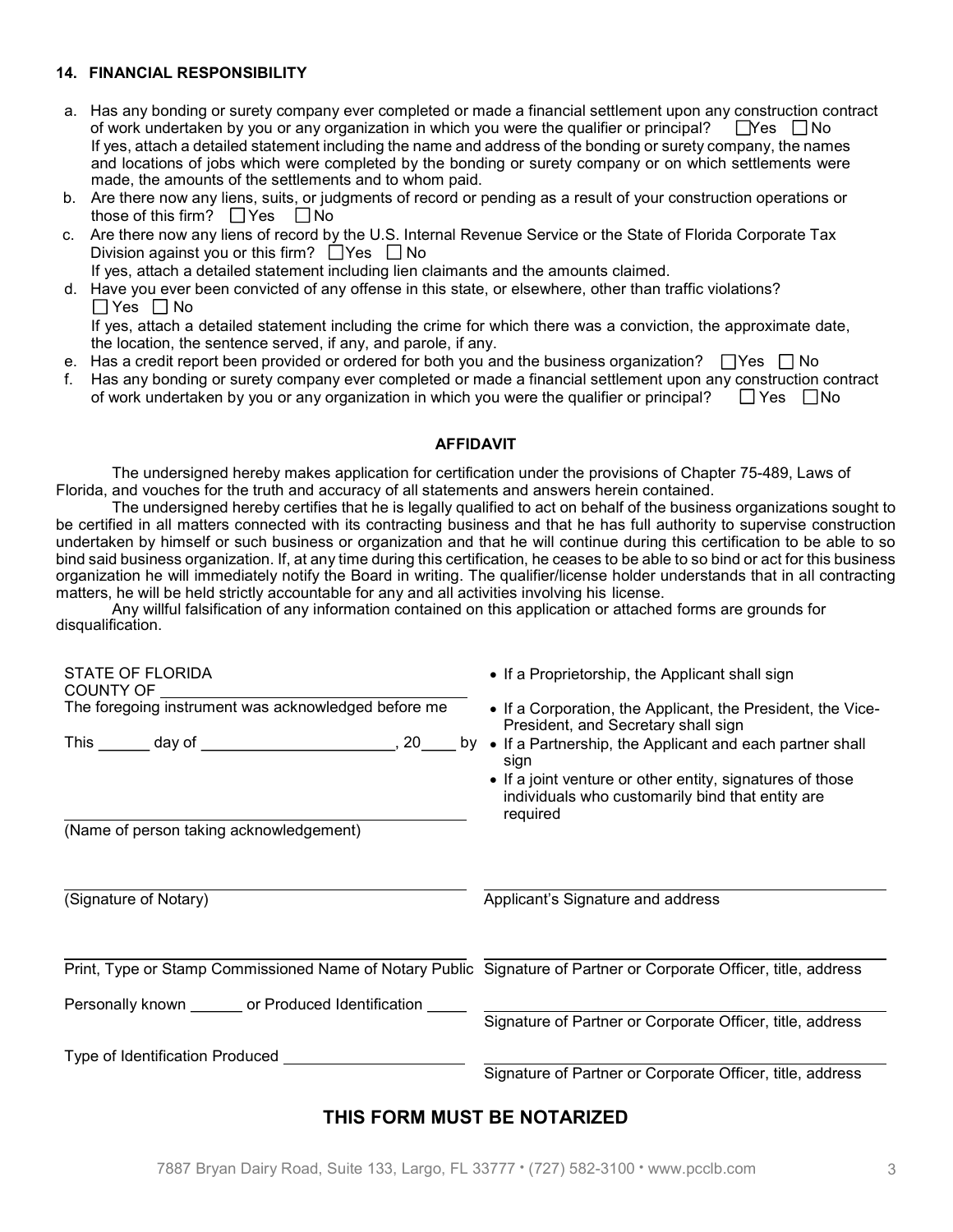# REQUIRED INFORMATION

# CONCERNING BUSINESS ORGANIZATIONS

### Attachment A

This form shall be completed by any person applying to conduct business in other than his individual capacity. If you are applying as an individual, you need not complete this form. Answer all questions.

#### Chapter 75-489, Statute of Florida provides:

#### Section 18 Business Organizations; qualifying agents:

(1) If an individual proposes to engage in contracting in his own name, registration or certification may be issued only to that individual.

(2) It the applicant proposes to engage in contracting as a partnership, corporation, business trust, or other legal entity, the applicant shall apply through a qualifying agent. The application shall state the name of the partnership and of its partners, the name of the corporation and of its officers and directors, the name of the business trust and its trustees, or the name of such other legal entity and its members; and the applicant shall furnish evidence of statutory compliance if a fictitious name is used. Such application shall also show that the qualifying agent is legally qualified to act for the business organization in all matters connected with its contracting business and that he has authority to supervise construction undertaken by such business organization. The registration or certification, when issued upon application of a business organization, shall be in the name of the qualifying agent and the name of the business organization shall be noted thereon.

(3)(a) The qualifying agent shall be certified or registered under this act in order for the business organization to be certified or registered in the category of the business conducted for which the qualifying agent is certified or registered. If any qualifying agent ceases to be affiliated with such business organization, he shall so inform the Board. In addition, if such qualifying agent is the only certified or registered individual affiliated with the business organization, the business organization shall notify the Board of the termination of the qualifying agent and shall have a minimum of 60 days from the termination of the qualifying agent's affiliation with the business organization in which to employ another qualifying agent. The business organization may not engage in contracting until a qualifying agent is employed.

(b) The qualifying agent shall inform the Board in writing when he proposes to engage in contracting in his name or in affiliation with another business organization, and he or such new business organization shall supply the same information to the Board as required of applicants under this act.

1. BUSINESS ORGANIZATION:

| Exact Name of Business Organization                 |                                            |                       |                                |  |  |
|-----------------------------------------------------|--------------------------------------------|-----------------------|--------------------------------|--|--|
| Organization is a (check one)<br>$\Box$ Partnership | □Corporation                               | $\Box$ Proprietorship | $\Box$ Other (specify).        |  |  |
|                                                     | Federal Employer Identification (FEIN) No: |                       | . If none, attach explanation. |  |  |

2. STATEMENT OF AUTHORITY TO ACT FOR THE BUSINESS ORGANIZATION: Any person applying to be issued a certificate or registration to engage in contacting in other than his individual capacity, or any registrant or certificate holder applying to qualify a partnership, corporation, business trust or other legal business entity shall furnish the Board a notarized statement that he is legally qualified to act for the business organization in all matters connected with its contracting business and that he has authority to supervise construction undertaken by such business organization. (See Attachment B.)

3. Is the applicant who is to qualify the business organization in 1 presently qualifying or attempting to qualify another contracting business organization?  $\Box$  Yes  $\Box$  No If yes, give details:

4. Will there be any ownership by the applicant of the business organization named in 1 above?  $\Box$  Yes  $\Box$  No If yes, give details.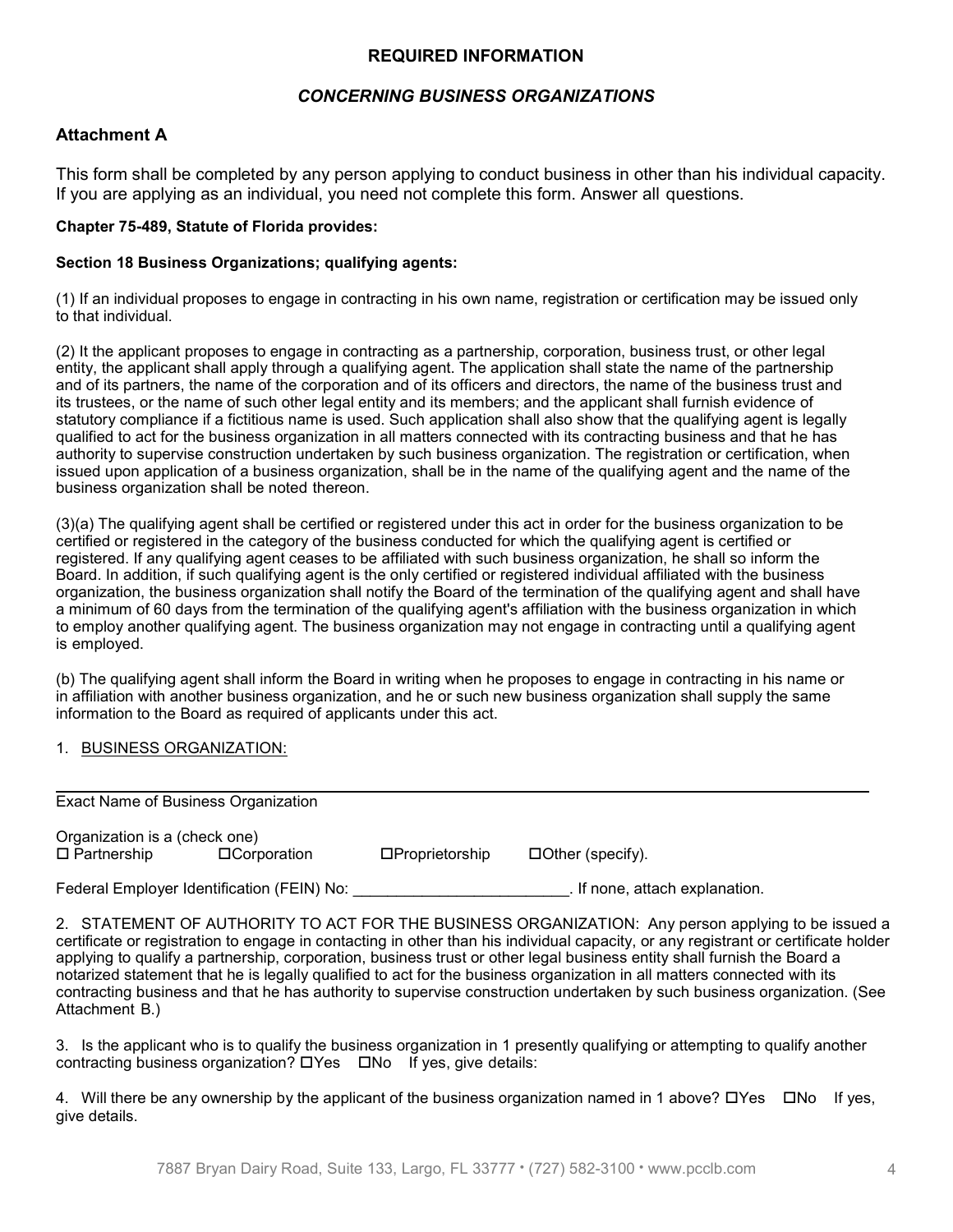(If you are not applying to conduct business as a corporation, skip this section and go to Section 6 below.)

5. CORPORATE INFORMATION: Upon the advice of the Attorney General, it is the policy of this Board not to issue a contractor's certification to a corporation unless it is qualified to do business in this State either as a domestic or a foreign corporation. To be qualified to do business in this State, a domestic or foreign corporation must be registered and in good standing with the Secretary of State of the State of Florida.

| Name of Corporation or LLC                                                                                                         | Corporate ID No or Charter No                                                                                                                                                                                                                                                              |
|------------------------------------------------------------------------------------------------------------------------------------|--------------------------------------------------------------------------------------------------------------------------------------------------------------------------------------------------------------------------------------------------------------------------------------------|
| State of Incorporation                                                                                                             | Date registered with the Florida Secretary of State                                                                                                                                                                                                                                        |
| YOU MUST ATTACH BOTH<br>(A)<br>(B)<br>corporation.                                                                                 | A copy of certificate of incorporation in the State of Florida or a letter of<br>acknowledgement of authority issued by the Secretary of State of the state of Florida.<br>A list of all persons holding 10% or more of the outstanding stock of the                                       |
| Chapter 865.09 F.S. (See Reverse), you must attach evidence of proof of your compliance.                                           | 6. FICTITIOUS NAME STATUTE: If the business organization is or will be operating under a fictitious name as defined in                                                                                                                                                                     |
| 7. AFFIDAVIT: The undersigned hereby certifies that the information supplied herein and on all attachments is true and<br>correct. |                                                                                                                                                                                                                                                                                            |
| STATE OF FLORIDA<br>COUNTY OF<br>The foregoing instrument was acknowledged before me<br>(Name of person taking acknowledgement)    | • If a Proprietorship, the Applicant shall sign<br>• If a Corporation, the Applicant, the President, the Vice-<br>President, and Secretary shall sign<br>sign<br>• If a joint venture or other entity, signatures of those<br>individuals who customarily bind that entity are<br>required |
| (Signature of Notary)                                                                                                              | Applicant's Signature and address                                                                                                                                                                                                                                                          |
| Print, Type or Stamp Commissioned Name of Notary Public Signature of Partner or Corporate Officer, title, address                  |                                                                                                                                                                                                                                                                                            |
| Personally known _______ or Produced Identification _____                                                                          | Signature of Partner or Corporate Officer, title, address                                                                                                                                                                                                                                  |
| Type of Identification Produced                                                                                                    | Signature of Partner or Corporate Officer, title, address                                                                                                                                                                                                                                  |

# THIS FORM MUST BE NOTARIZED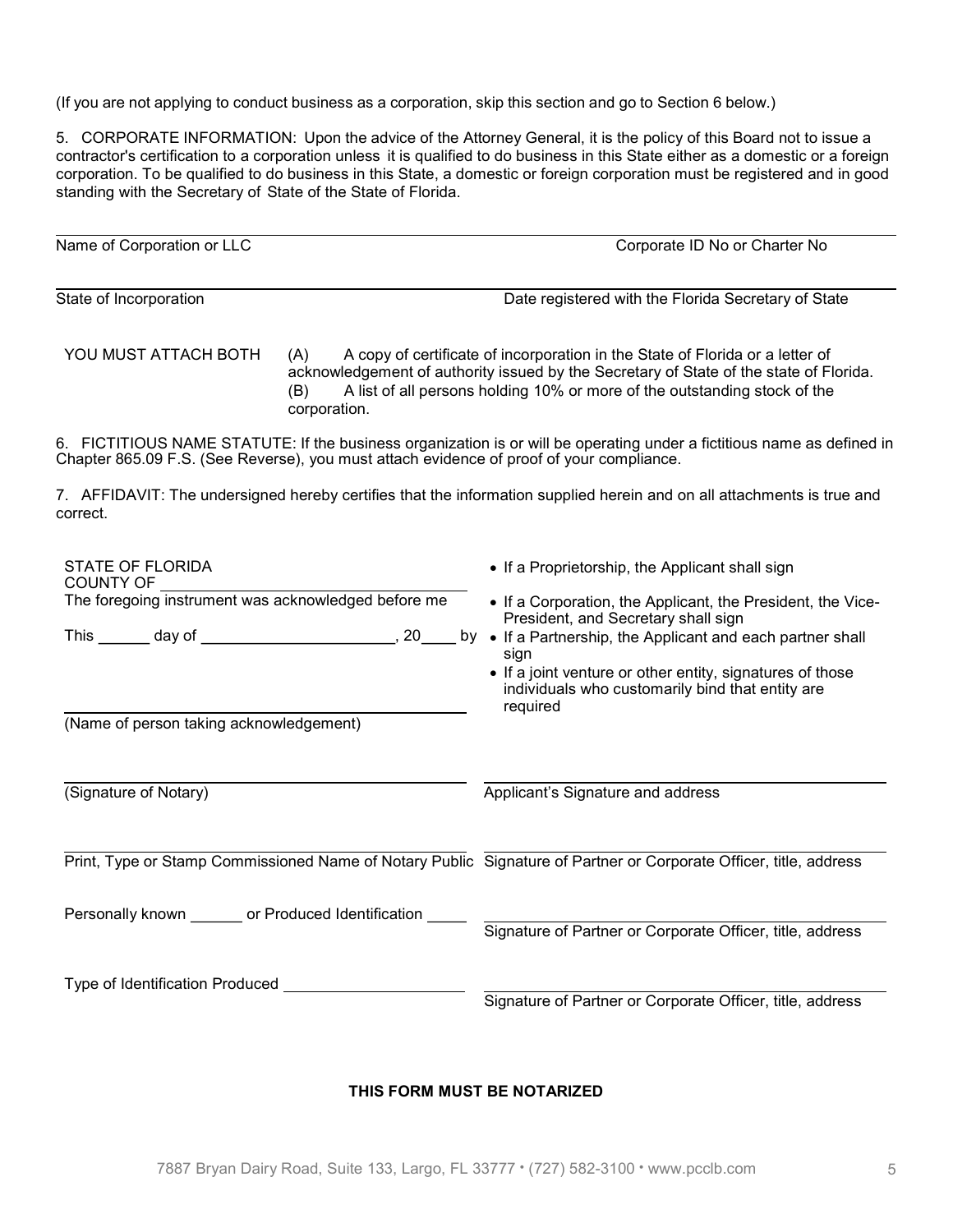#### APPOINTMENT OF QUALIFIER PINELLAS COUNTY CONSTRUCTION LICENSING BOARD

# ATTACHMENT B

| was legally appointed as the qualifier to act for the business organization in matters connected with its contracting<br>business, and given authority to supervise construction undertaken by the business organization.                                                                                                                                                                                                                                                                                                    |                                             |
|------------------------------------------------------------------------------------------------------------------------------------------------------------------------------------------------------------------------------------------------------------------------------------------------------------------------------------------------------------------------------------------------------------------------------------------------------------------------------------------------------------------------------|---------------------------------------------|
| SIGNATURE OF OFFICER/PARTNER/TRUSTEE                                                                                                                                                                                                                                                                                                                                                                                                                                                                                         | SIGNATURE OF OFFICER/PARTNER/TRUSTEE        |
| <b>TITLE OF OFFICER</b>                                                                                                                                                                                                                                                                                                                                                                                                                                                                                                      | TITLE OF OFFICER                            |
| STATE OF FLORIDA                                                                                                                                                                                                                                                                                                                                                                                                                                                                                                             |                                             |
| This _______ day of _________________________________, 20_____ by                                                                                                                                                                                                                                                                                                                                                                                                                                                            |                                             |
| (Name of person taking acknowledgement)                                                                                                                                                                                                                                                                                                                                                                                                                                                                                      |                                             |
| (Signature of Notary)                                                                                                                                                                                                                                                                                                                                                                                                                                                                                                        |                                             |
| Print, Type or Stamp Commissioned Name of Notary Public                                                                                                                                                                                                                                                                                                                                                                                                                                                                      |                                             |
| Personally known _______ or Produced Identification _____                                                                                                                                                                                                                                                                                                                                                                                                                                                                    |                                             |
|                                                                                                                                                                                                                                                                                                                                                                                                                                                                                                                              |                                             |
| <b>ACCEPTANCE OF APPOINTMENT</b>                                                                                                                                                                                                                                                                                                                                                                                                                                                                                             |                                             |
|                                                                                                                                                                                                                                                                                                                                                                                                                                                                                                                              |                                             |
| and assume the responsibilities for the business organization and its employees as outlined in Chapter 489, Florida<br>Statute, and Chapter 75-489, Laws of Florida. I represent that I will actively supervise all work contracted and/or permitted<br>by authority of my competency card or registration and will otherwise take an active role in the operations of this<br>business. I will promptly notify the Pinellas County Construction Licensing Board if I end my affiliation with this business<br>organization. | (Name of Business Organization)             |
| <b>STATE OF FLORIDA</b><br><b>COUNTY OF</b>                                                                                                                                                                                                                                                                                                                                                                                                                                                                                  |                                             |
| The foregoing instrument was acknowledged before me<br>This _______ day of ___________________________, 20_____ by                                                                                                                                                                                                                                                                                                                                                                                                           | SIGNATURE OF CONTRACTOR                     |
|                                                                                                                                                                                                                                                                                                                                                                                                                                                                                                                              | <b>Certification or Registration Number</b> |
| (Name of person taking acknowledgement)                                                                                                                                                                                                                                                                                                                                                                                                                                                                                      |                                             |
| (Signature of Notary)                                                                                                                                                                                                                                                                                                                                                                                                                                                                                                        |                                             |
| Print, Type or Stamp Commissioned Name of Notary Public                                                                                                                                                                                                                                                                                                                                                                                                                                                                      |                                             |
| Personally known _______ or Produced Identification _____                                                                                                                                                                                                                                                                                                                                                                                                                                                                    |                                             |
| Type of Identification Produced _______________________                                                                                                                                                                                                                                                                                                                                                                                                                                                                      |                                             |
|                                                                                                                                                                                                                                                                                                                                                                                                                                                                                                                              |                                             |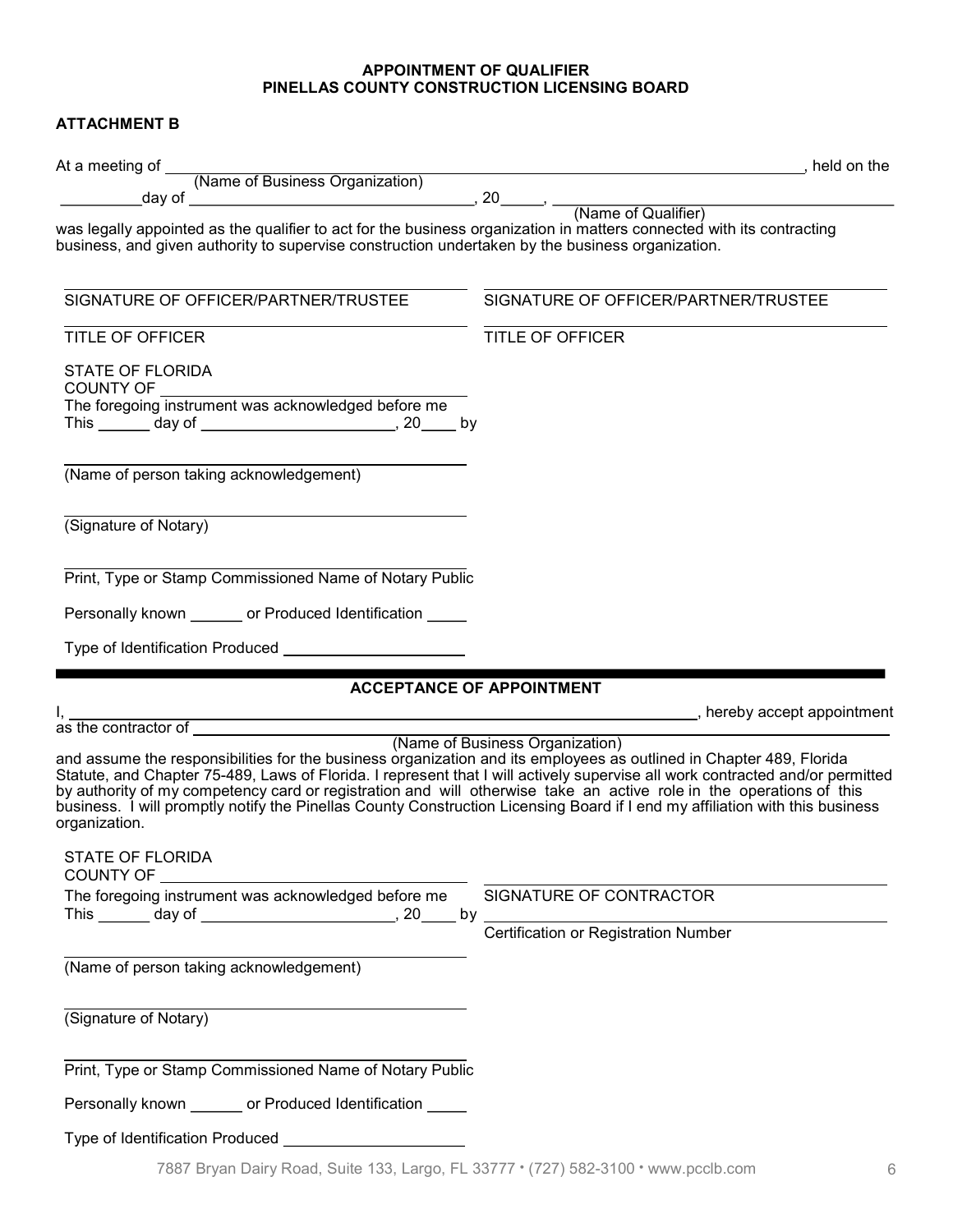#### PINELLAS COUNTY CONSTRUCTION LICENSING BOARD

7887 Bryan Dairy Road, Suite 133 Largo, Florida 33777 (727) 582-3100

#### CERTIFICATE OF INSURANCE REQUIRED

All active contractors must furnish and maintain with the Pinellas County Construction Licensing Board a certificate of insurance for general liability coverage. This certificate must be in the minimum amount of \$100,000 per occurrence/\$300,000 aggregate bodily injury and \$50,000 property damage or \$300,000 as a combined single limit. Additionally, the certificate must show proof of workers' compensation insurance as required by law. The certificate must show our name and address as the certificate holder:

#### Pinellas County Construction Licensing Board 7887 Bryan Dairy Road, Suite 133 Largo, Florida 33777

You will be required to have a valid certificate on file with the Board in order to maintain your license and to renew your active certification annually. This applies to all contractors. All contractors must show proof of worker's compensation coverage. Any contractor subject to licensure under authority of the PCCLB, when working on projects that coverage becomes required by the Longshore and Harbor Workers' Compensation Act (LSHWCA), 33 U.S.C. 901, et, seq., must retain and maintain proper USL&H coverage under the LSHWCA. Failure to do so shall constitute per se misconduct in the practice of contracting.

The certificate of insurance **must** provide a policy number issued by the insuring company (not a binder) and the following 30-day cancellation notice:

It is agreed that cancellation of this policy shall not be effective as to the principal hereinafter named until 30 days after a copy of the notice of such cancellation has been sent to:

#### Pinellas County Construction Licensing Board 7887 Bryan Dairy Road, Suite 133 Largo, Florida 33777

Both the licensee in his individual name and the name of the firm, if applicable, must be named in the certificate. If you are doing business as a corporation or partnership, the certificate should be worded:

#### John J. Smith and X. Y. Z. Company, Inc.

As a sole proprietor:

#### John J. Smith d/b/a X. Y. Z. Company

If you have any questions, please feel free to call the PCCLB office. This notice should be provided to your insurance agent so the Certificate of Insurance is properly prepared.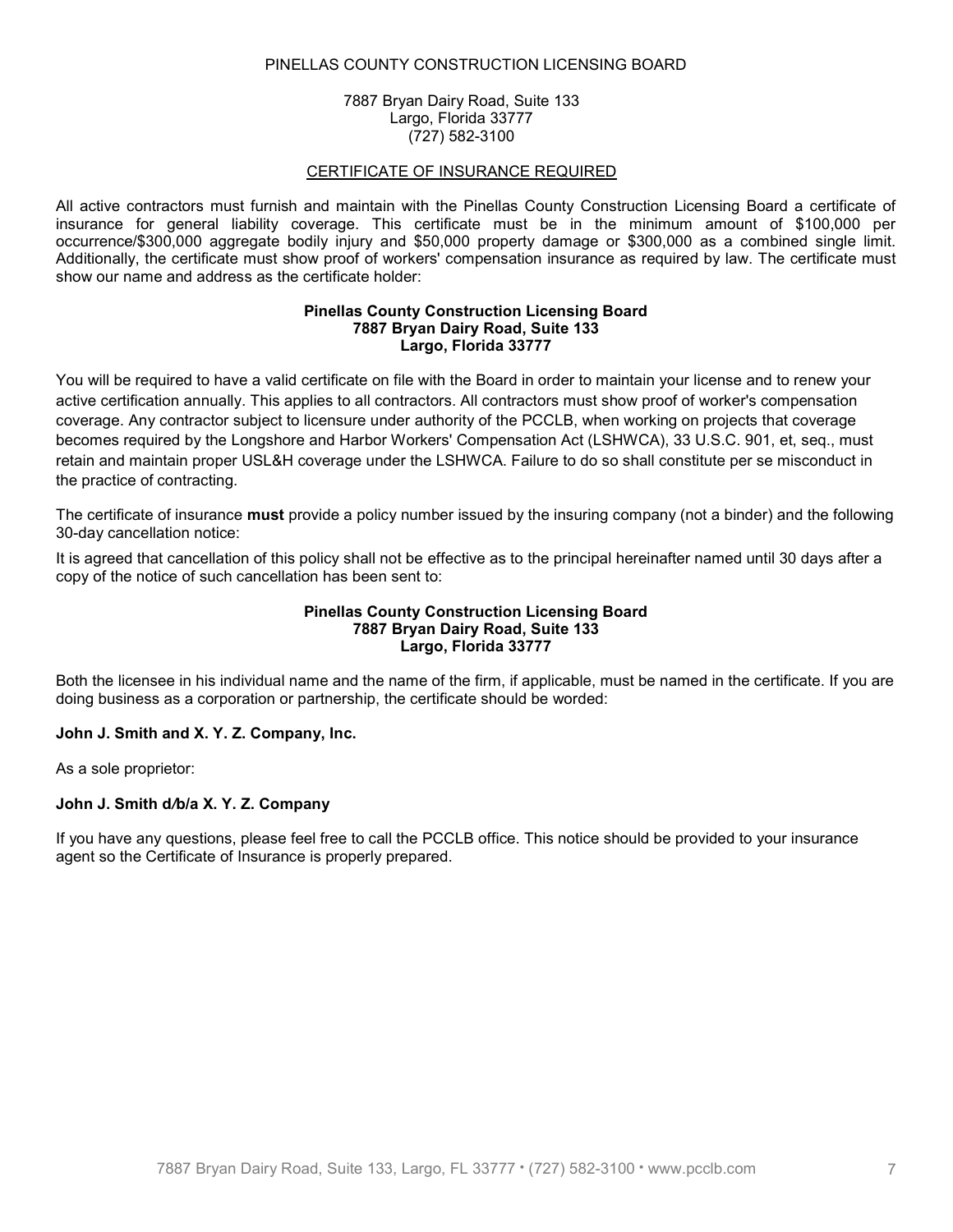# TO: APPLICANTS TO QUALIFY A BUSINESS ORGANIZATION

# FROM: GLENN WARDELL DIRECTOR, PINELLAS COUNTY CONTRACTOR LICENSING DEPARTMENT, PCCLB

### SUBJECT: YOUR RESPONSIBILITIES/PERSONAL LIABILITIES

l

Some contractors are not aware of the requirements imposed by their qualification of a business organization. When considering qualifying a business keep in mind:

- All primary qualifying agents for a business organization are jointly and equally responsible for supervision of all operations of the business; for all field work at all sites; and for financial matters, both for the organization in general and for each specific job.
- A qualifier is personally liable where construction defects result from his/her failure to exercise due care in carrying out his/her statutorily imposed duty of construction supervisor.
- A qualifier must have final approval authority on all checks, drafts, or payments, regardless of the form of payment, and must have final approval authority for all construction work performed by the entity,
- The qualifying agent will still be responsible for the negligence of his/her surrogates regardless of the care which may have been exercised in selecting the latter and regardless of whether the latter is an independent contractor or employee of the qualifier's firm.

Your responsibilities as a licensed construction professional are similar to those of an engineer or architect. You may be held individually responsible for actions of the business.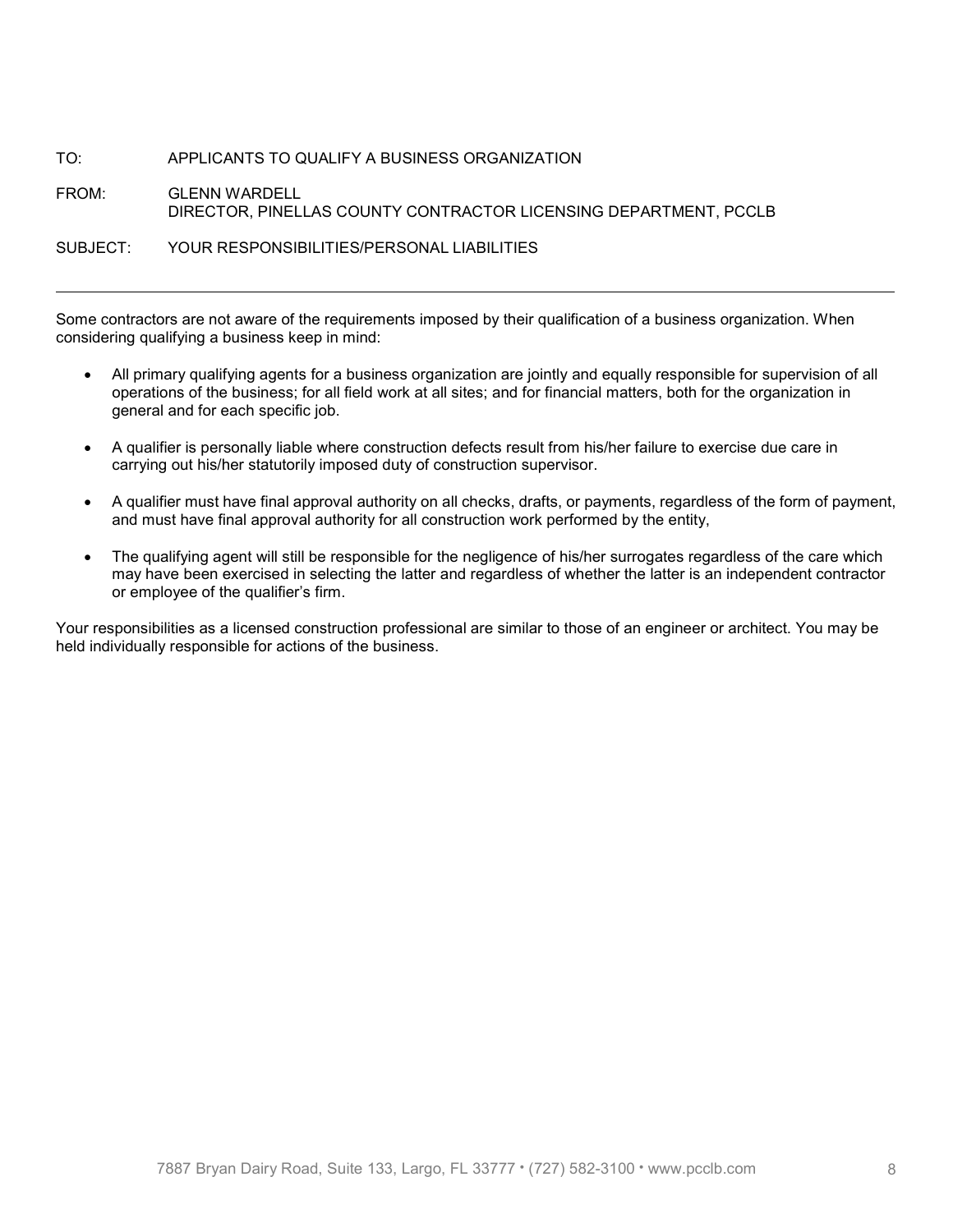# CHAPTER 75-489, LAWS OF FLORIDA, AS AMENDED

# Section 24. REVOCATION OR SUSPENSION OF CERTIFICATE OR REGISTRATION.

(1) On its own motion or the verified written complaint of any person, the board may investigate the action of any contractor certified or registered under this part and hold hearings pursuant to law. When any complaint involves a contractor certified or registered under this part for acts or omissions occurring in any area of the county that has a local board, the board shall forward the complaint to the local board where the alleged violation occurred for its action. Where no local board exists, or when such local board waives its jurisdiction, the board shall take jurisdiction. The board may take appropriate disciplinary action if the contractor is found to be guilty of or has committed any one of the acts or omissions constituting cause for disciplinary action set out herein or adopted as rules or regulations by the board.

(2) The following acts constitute cause for disciplinary action:

(a) Obtaining a certificate or registration by fraud or misrepresentation

(b) Being convicted or found guilty, regardless of adjudication, or a crime any jurisdiction which directly relates to the practice of contracting or the ability to practice contracting;

(c) Violation of chapter 455, Florida Statutes.

(d) Willfully or deliberately disregarding and violating the applicable building codes or laws of the state, this board, or of any municipality or county of this state;

(e) Performing any act which assists a person or entity in engaging in the prohibited uncertified and unregistered practice of contracting, if he certificate holder or registrant knows or has reasonable grounds to know that the person or entity was uncertified and unregistered;

(f) Knowingly combining or conspiring with an uncertified or unregistered person by allowing his certificate registration to be used by the uncertified or unregistered person with the intent to evade the provisions of this part. When a certificate holder or registrant allows his certificate or registration to be used by one or more business organizations without having any active participation in the operations, management, or control of such business organizations, such act constitutes prima facie evidence of an intent to evade the provisions of this part;

(g) Acting in the capacity of a contractor under any certificate or registration issued hereunder except in the name of the certificate holder or registrant as set forth on the issued certificate or registration, or in accordance with the personnel of the certificate holder or registrant as set forth in the application for the certificate or registration, or as later changed as provided in this part;

(h) Committing mismanagement or misconduct in the practice of contracting that causes financial harm to a customer. Financial mismanagement or misconduct occurs when:

1. Valid liens have been recorded against the property of a contractor's customer for supplies or services ordered by the contractor for the customer's job; the contractor has received funds from the customer to pay for the supplies or services; and, the contractor has not had the liens removed from the property, by payment or by bond, within 30 days after the date of such liens.

2. The contractor has abandoned a customer's job and the percentage of completion is less than the percentage of the total contract price paid to the contractor as of the time of abandonment, unless the contractor is entitled to retain such funds under the terms of the contract or refunds the excess funds within 30 days after the date the job is abandoned.

3. The contractor's job has been completed, and it is shown that the customer has had to pay more for the contracted job than the original contract price, as adjusted for subsequent change orders, unless such increase in cost was the result of circumstances beyond the control of the contractor, was the result of circumstances caused by the customer, or was otherwise permitted by the terms of the contract between the contactor and the customer.